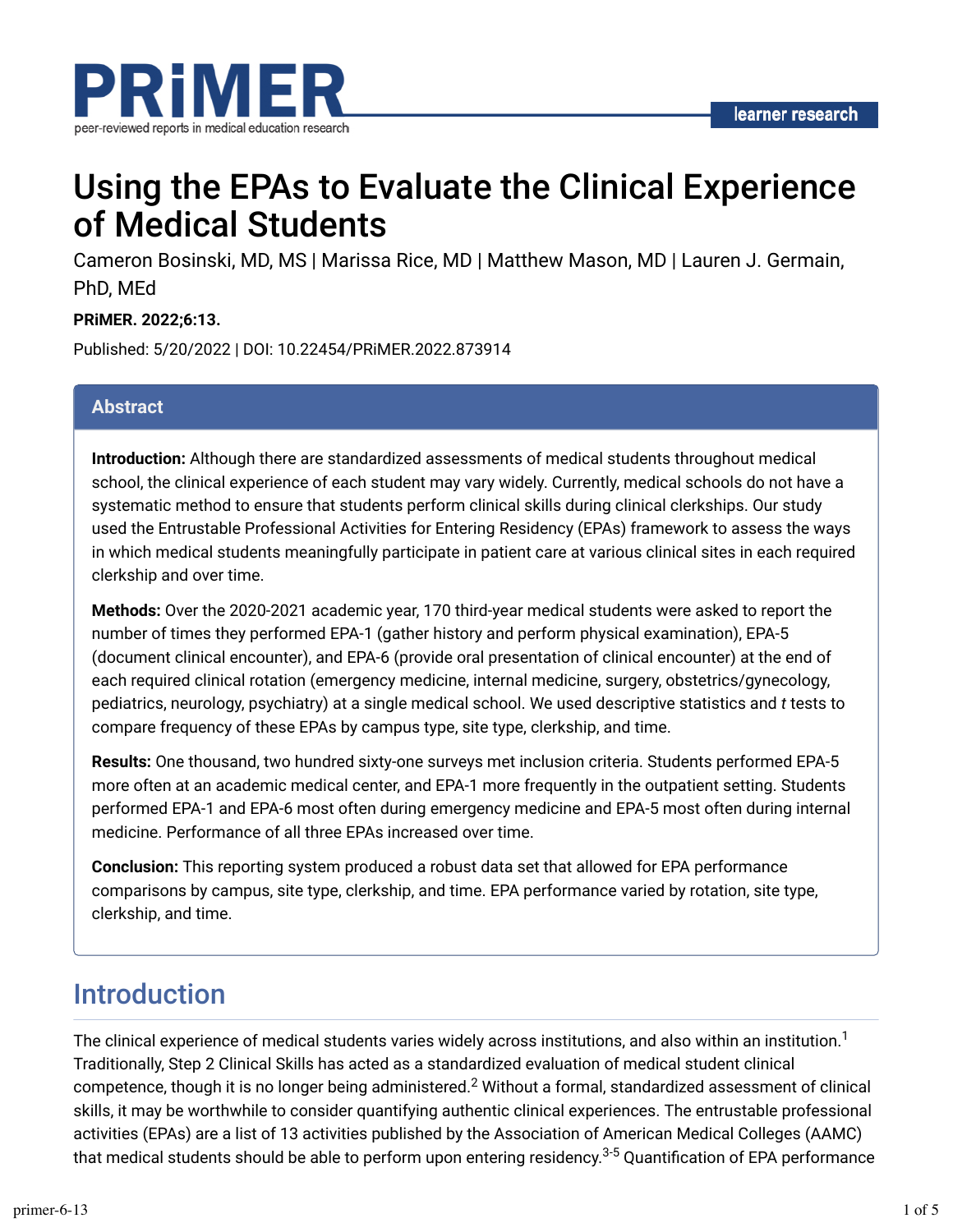may be important for medical schools to measure meaningful clinical participation by medical students. Our study measured EPA performance during required clerkships to better understand how frequently students perform these tasks over time and how performance differs by clinical setting.

## **Methods**

Our study was a single institution, retrospective cross-sectional survey of the frequency with which third-year medical students performed three of the 13 EPAs defined by the AAMC (1: Gather history and perform physical examination, 5: Document clinical encounter in patient record, 6: Provide oral presentation of clinical encounter). We chose these EPAs because they can be readily tracked and are performed in all clerkships. All third-year medical students enrolled in at our institution during the 2020 academic year (n=170) were invited to participate and were informed of the three EPAs included in this study. Third-year students rotate through required clerkships in surgery, internal medicine, pediatrics, obstetrics/gynecology, neurology, family medicine, emergency medicine, and psychiatry. Most rotations were 4 weeks long, except for surgery (6 weeks), emergency medicine (2 weeks), and internal medicine (8 weeks). Approximately half of time is outpatient and half inpatient, though some rotations were entirely inpatient (emergency medicine) or entirely outpatient (family medicine). Seventy-five percent of students stay at the university campus for clerkships, though 25% of the class transitions to a community-based satellite campus.

At the end of each site rotation, students normally receive an anonymous electronic site evaluation through MedHub as part of ongoing clerkship evaluations. For this study, students were also asked to report the number of times they performed each EPA at that specific site and number of days they rotated there on a survey at the bottom of each site evaluation. Site evaluations are not used by family medicine, so no data were gathered from this clerkship. We excluded missing, incomplete, and nonnumeric responses. We analyzed data for differences between clinical campuses, clerkships, and inpatient/outpatient sites. We also compared performance early versus late in the year. We defined students who completed a clerkship within the first/last 2 months of the academic year as the early/late cohort respectively. Cohorts were then compared within each clerkship (ie, "early" surgery vs "late" surgery). We performed statistical analysis with *t* tests (α<0.05). This study was approved for institutional review board exemption.

### **Results**

Over a 10-month period from July 2020 to May 2021, a total of 2,298 surveys were sent to third-year medical students; 55% were eligible for analysis, with 168 (13%) surveys from the community campus and 1,093 (87%) from the academic medical center campus.

On average, EPA-5 was performed least frequently and EPA-1 most frequently (Table 1). Over time, students performed greater numbers of all EPAs. Students performed EPA-5 significantly more frequently at the university campus. EPA-1 was performed significantly more frequently in the outpatient setting. EPA performance varied widely by clerkship (Table 2).

### **Discussion**

To date, there are few studies that describe student performance of the EPAs in the context of traditional clinical rotations. This study demonstrated the feasibility of collecting data from students and tracking EPA performance in each clerkship, thus providing insight into how the student experience varies within an institution.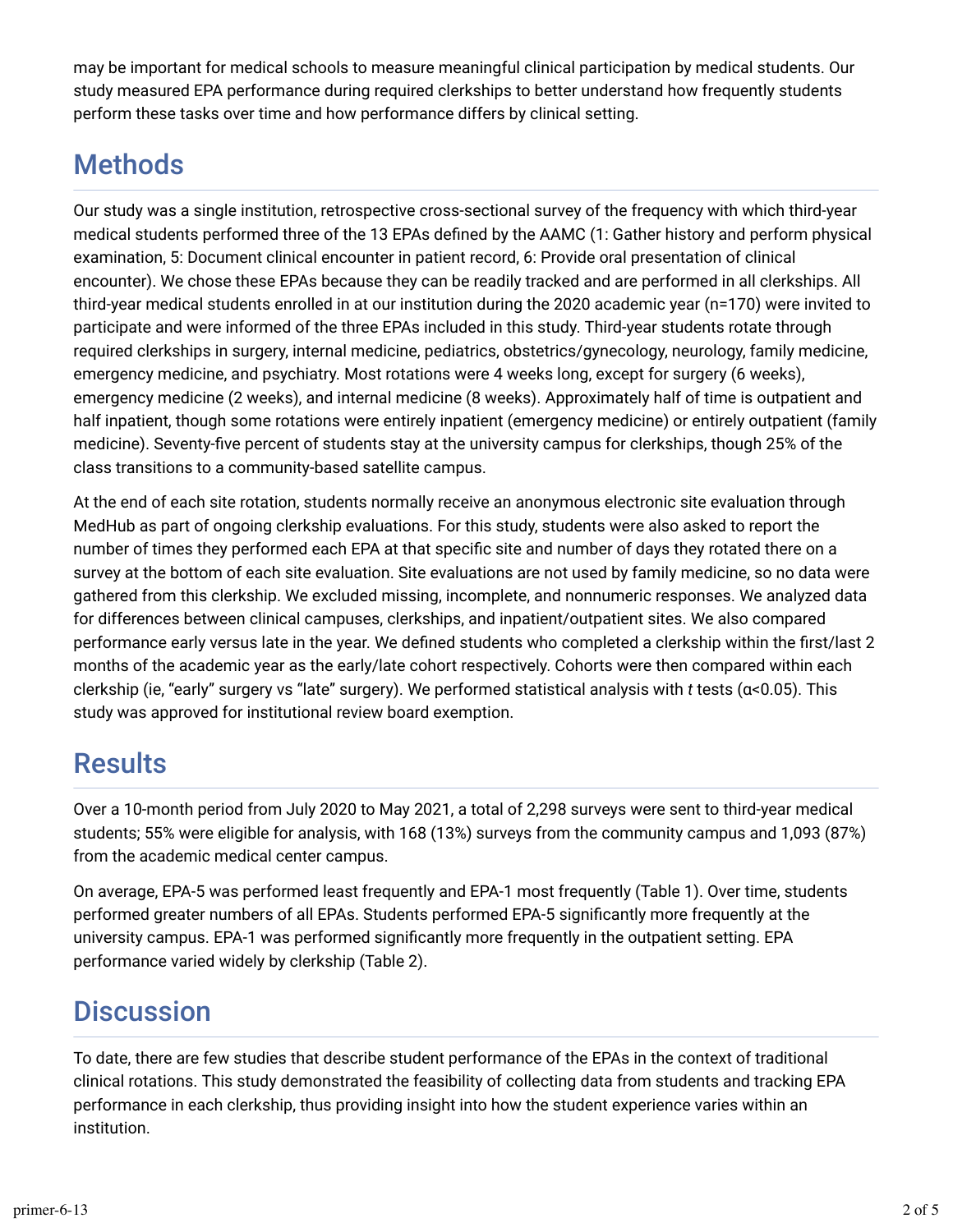The data showed that students tended to perform EPAs more frequently as the clinical year progressed. This may be due to many factors, including increased student participation or entrustability by faculty. Further investigation may shed light on the progression of student EPA performance.<sup>6,7</sup> The reduced performance of EPA-5 in the community campus setting may result from limited electronic health record access or other factors, such as faculty workload, time constraints or site culture.<sup>8</sup> Qualitative analysis may identify factors limiting note-writing in the community setting. EPA-1 was performed more frequently in the outpatient setting. This is likely due to the inherent differences in inpatient and outpatient medicine. In the inpatient setting, thirdyear medical students are typically assigned one to two patients per day. In the outpatient setting, third-year students often have the opportunity to see many more patients in succession throughout the day.<sup>9</sup> Several factors may account for the differences in EPA performance by clerkship. Differential performance of EPA-1 and EPA-6 may be related to differences in patient volume, team size, preceptor preferences, or other factors.<sup>10</sup> Additional analysis of these differences may highlight opportunities to increase student participation.

While the EPA concept was created to aid faculty in entrustment decisions and guide self-directed learning among students, several concerns regarding its implementation and measurement have been cited in the literature. $^{4,11}$  There is a dearth of literature regarding quantification of EPA performance as it relates to competence, and more work is needed to relate the frequency and quality of EPA performance to student competence in these areas. The results of this study have implications for developing robust observation systems that may improve clinical rotations at a given institution and maximize clinical opportunities for students. Future studies will need to be performed to assess whether institutional changes can have a positive impact on the clinical experience of medical students.

Study limitations include a single-center design, reliance on self-report, and lack of measurement of preceptor entrustability. Qualitative analysis could provide a more complete understanding of EPA performance. Student clinical experience was likely affected by the COVID-19 pandemic. At this institution, the family medicine clerkship does not use site evaluations, which prevented students from reporting EPA data during this clerkship, but can be included in future studies.

This study provides a method for tracking authentic performance of three EPAs. Adopting this method may give medical education programs greater insight into the clinical experience of medical students.

### Tables and Figures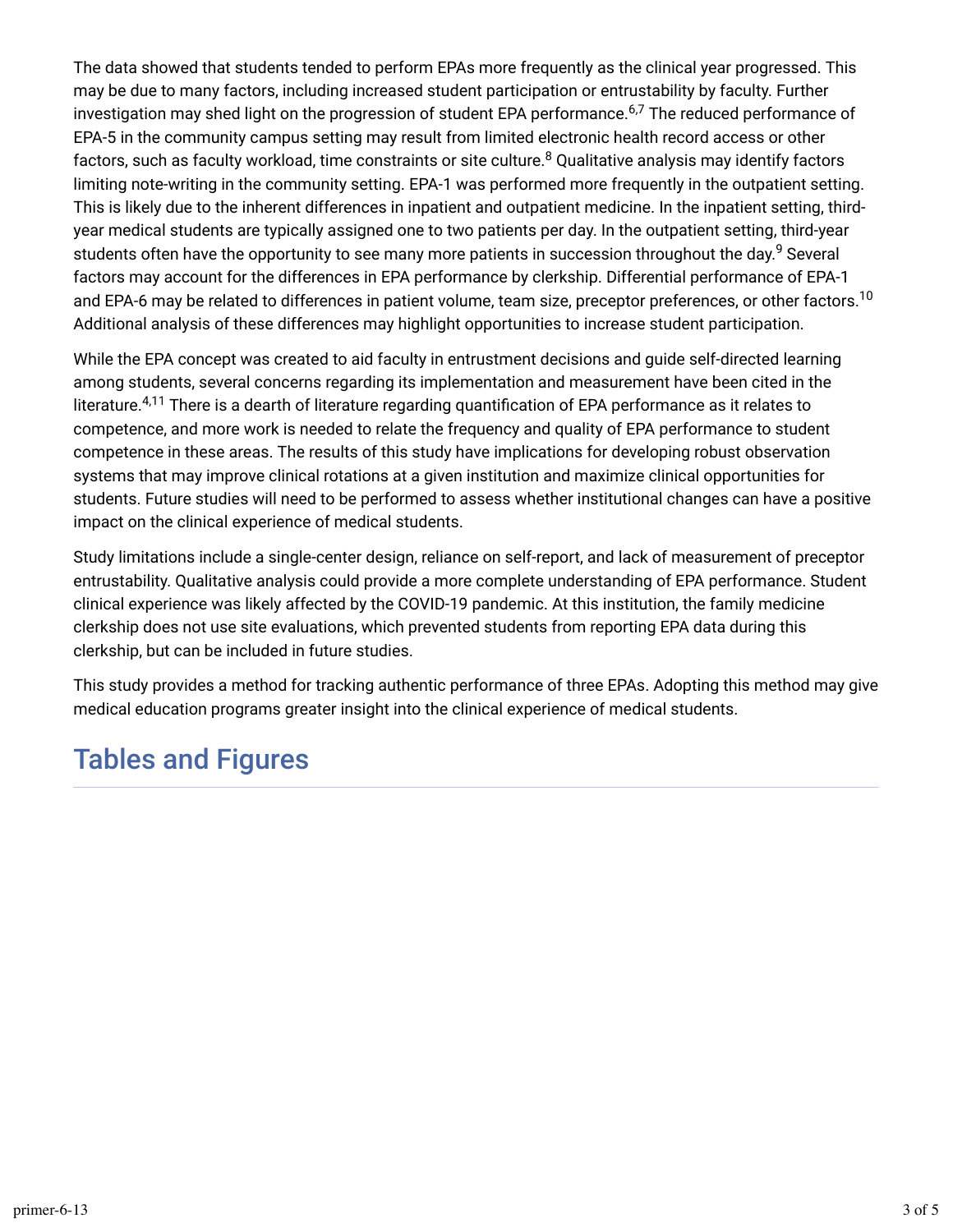#### Table 1: Average Daily Performance of EPAs 1, 5, and 6 Over Time, Between Campus Types, and Between Clinical Site Types

|                      | <b>EPA-1: Gather a History and</b><br><b>Perform a Physical Exam</b> |                |                              |                     | <b>EPA-5: Document a Clinical</b> | <b>Encounter in the Patient Record</b> | <b>EPA 6: Provide an</b><br><b>Oral Presentation of a</b><br><b>Clinical Encounter</b> |                |                              |
|----------------------|----------------------------------------------------------------------|----------------|------------------------------|---------------------|-----------------------------------|----------------------------------------|----------------------------------------------------------------------------------------|----------------|------------------------------|
|                      | <b>Mean</b><br>(SD)                                                  | $\overline{P}$ | <b>Effect</b><br><b>Size</b> | <b>Mean</b><br>(SD) | $\boldsymbol{P}$                  | <b>Effect Size</b>                     | Mean (SD)                                                                              | $\overline{P}$ | <b>Effect</b><br><b>Size</b> |
| Average/day          | 1.92<br>(1.90)                                                       |                |                              | 0.78<br>(1.29)      |                                   |                                        | 1.63(1.81)                                                                             |                |                              |
| Early in the<br>year | 1.75<br>(1.82)                                                       |                | 0.19                         | 0.64<br>(1.32)      | .006                              | 0.26                                   | 1.42(1.76)                                                                             | .003           | 0.27                         |
| Late in the<br>year  | 2.11<br>(2.06)                                                       | .035           |                              | 1.01<br>(1.62)      |                                   |                                        | 1.90(1.91)                                                                             |                |                              |
| University           | 2.00<br>(1.92)                                                       | .062           |                              | 0.83<br>(1.32)      | $< 001**$                         | 0.29                                   | 1.71(1.81)                                                                             | .126           |                              |
| Community            | 1.7(1.86)                                                            |                |                              | 0.46<br>(1.11)      |                                   |                                        | 1.47(1.91)                                                                             |                |                              |
| Inpatient            | 1.86<br>(1.89)                                                       | .004           | 0.19                         | 0.82<br>(1.22)      | .145                              |                                        | 1.65(1.84)                                                                             | .351           |                              |
| Outpatient           | 2.22<br>(1.93)                                                       |                |                              | 0.68<br>(1.48)      |                                   |                                        | 1.75(1.81)                                                                             |                |                              |

Abbreviation: EPA, Entrustable Professional Activity.

| $1.4819$ and $2.111911$ and $3.11111$ and $3.1111$ and $3.1111$ and $3.1111$ and $3.1111$ and $3.1111$ and $3.1111$ |                                                                  |     |                                                                                |     |                                                                                 |     |  |  |  |  |  |  |  |
|---------------------------------------------------------------------------------------------------------------------|------------------------------------------------------------------|-----|--------------------------------------------------------------------------------|-----|---------------------------------------------------------------------------------|-----|--|--|--|--|--|--|--|
|                                                                                                                     | EPA-1: Gather a<br><b>History and Perform</b><br>a Physical Exam |     | <b>EPA-5: Document a</b><br><b>Clinical Encounter in</b><br>the Patient Record |     | <b>EPA-6: Provide an</b><br><b>Oral Presentation of</b><br>a Clinical Encounter |     |  |  |  |  |  |  |  |
|                                                                                                                     | Mean (SD)                                                        | N   | Mean (SD)                                                                      | N   | Mean (SD)                                                                       | N   |  |  |  |  |  |  |  |
| Emergency medicine                                                                                                  | 4.33(2.27)                                                       | 184 | 1.49(1.52)                                                                     | 180 | 4.11(2.25)                                                                      | 184 |  |  |  |  |  |  |  |
| Internal medicine                                                                                                   | 2.77(1.89)                                                       | 92  | 1.73(1.64)                                                                     | 92  | 2.31(1.73)                                                                      | 91  |  |  |  |  |  |  |  |
| Neurology                                                                                                           | 1.24(1.04)                                                       | 348 | 0.51(0.62)                                                                     | 345 | 1.04(0.87)                                                                      | 342 |  |  |  |  |  |  |  |
| OB/GYN                                                                                                              | 1.33(1.40)                                                       | 239 | 0.06(0.25)                                                                     | 235 | 1.05(1.25)                                                                      | 238 |  |  |  |  |  |  |  |
| Pediatrics                                                                                                          | 2.14(1.82)                                                       | 161 | 0.85(1.51)                                                                     | 161 | 1.83(1.70)                                                                      | 161 |  |  |  |  |  |  |  |
| Psychiatry                                                                                                          | 1.13(0.80)                                                       | 89  | 0.97(0.90)                                                                     | 88  | 0.56(0.49)                                                                      | 90  |  |  |  |  |  |  |  |
| Surgery                                                                                                             | 1.12(1.39)                                                       | 142 | 0.92(1.86)                                                                     | 143 | 0.88(1.23)                                                                      | 144 |  |  |  |  |  |  |  |

#### Table 2: Average Daily Performance of EPAs 1, 5, and 6 in Each Clerkship

Abbreviation: EPA, Entrustable Professional Activity.

### Corresponding Author

Cameron Bosinski, MD, MS

Department of Anesthesiology, Perioperative and Pain Medicine, Brigham and Women's Hospital, 75 Francis St, Boston, MA 02115-6110. 617-732-8210

[cbosinski@bwh.harvard.edu](mailto:cbosinski@bwh.harvard.edu)

### **Author Affiliations**

Cameron Bosinski, MD, MS - Department of Anesthesiology, Perioperative and Pain Medicine, Brigham and Women's Hospital, Boston, MA